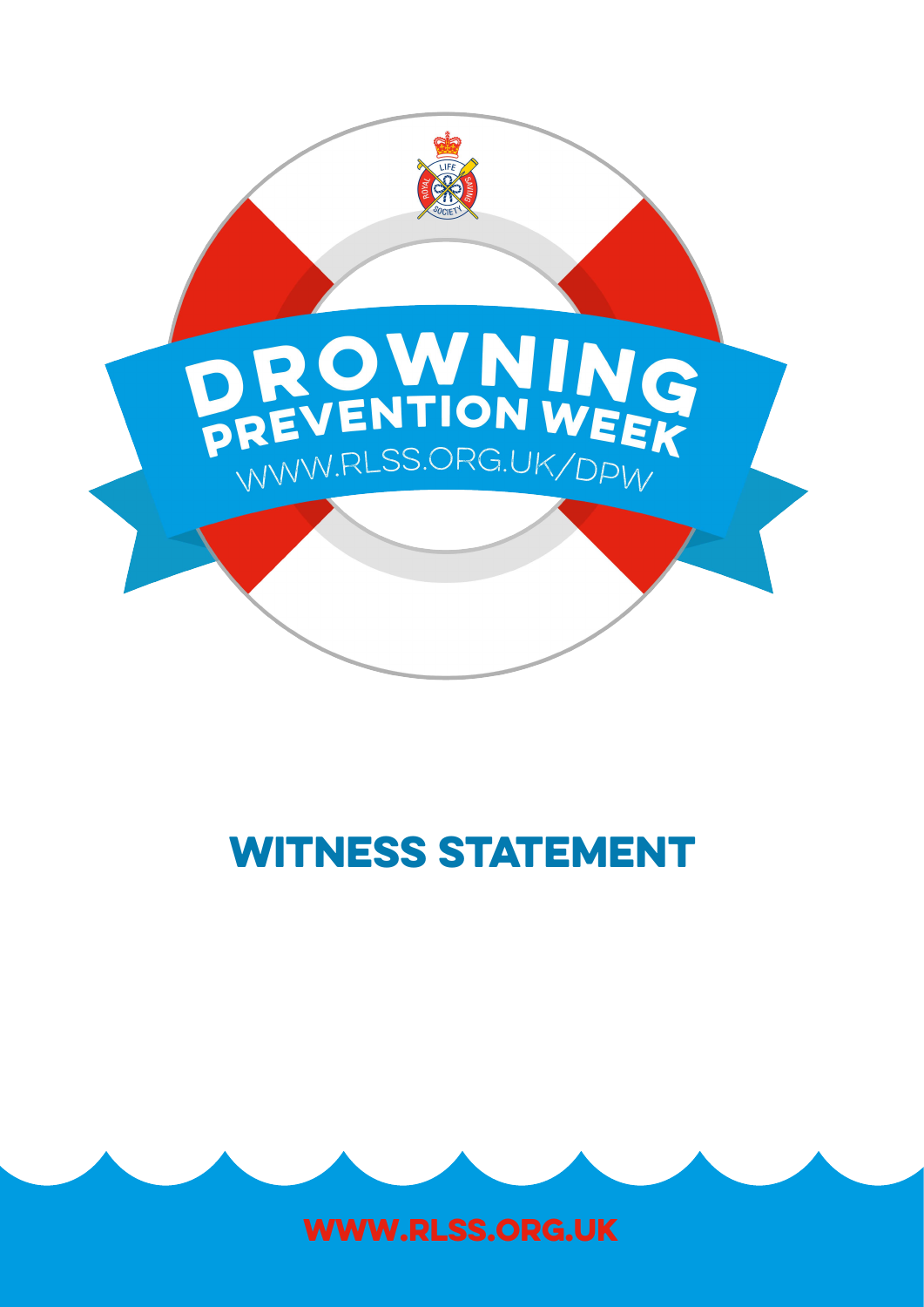# Witness Statement

The following statement is based on the facts of a real drowning. The names of the friends have been changed to protect their identities.

## Witness Name:

Zack Brown

## Incident:

Death of Sandeep Kumar (drowning suspected)

### Other information:

Zack Brown is a friend of Sandeep Kumar and was with him at the time of the incident

### **STATEMENT:**

We all met up at Sandeep's house at about 11.00 or 11.30, and we didn't really have anything to do so we went into town to just waste a bit of time there for a while. We were in town till about 2.00, and after we had something to eat we decided to go and pick up our bikes so we could head out to the Old Mill Path to go on the mud ramps that are there. So we all split up to get our bikes and met back up at the start of the path, so it was probably around 3.00 by then.

It takes about 30 minutes to ride up the path as far as the ramps, and there were loads of people walking up there because it was a good day, so it took a while to get past them all on the path.

After we'd been on the ramps for a while it was so hot we were ready to head back into town for a drink, but Sandeep said we should go for a swim on the way back, in the pools that are at the top of the path where the stream is a bit deeper.

So we all jumped in and everyone was fine and having a laugh, and then one of the boys, Ben I think it was said, where's Sandeep? We all thought it was a joke, I thought he was holding his breath under the water, and when he didn't come up we even started looking behind trees for him. We didn't believe that he was in the water, because he was fine just a minute ago.

Then we saw that his t-shirt, phone, and trainers were still by his bike and thought he must still be in the water. I just felt sick, but we all jumped in and started feeling around for him. It's only just over your head in one area, and most of the pool is really shallow, like you touch the floor when you jump in so it's not deep, not deep enough to drown, or disappear.

When we couldn't find him everyone started shouting, "where is he", "what do we do" and stuff. Ben knows the passcode for Sandeep's phone, so he got out and used it to phone Sandeep's dad. He just said "he's gone, we can't find him, we were in the pool at the top of the Old Mill Path, and he's gone". The Ben said, "he just hung up", what do we do now?

Then his dad phoned back and said he had called an ambulance and he was coming too, but we had keep looking for him because it takes ages to get to the top of the path. So we all jumped in again but we knew that we had already checked everywhere because it's so small.

We were all sat on the ground when his dad arrived on Sandeep's brother's bike. He could hardly breathe, he smokes a lot and it's up hill all the way, and he was crazy, shouting "where is he?", and he jumped straight in and started coughing on the water himself because he was so out of breath.

We jumped back in again, because we couldn't leave him looking on his own, but we knew Sandeep wasn't there, we just felt horrible, like we had to do something, but we knew it was pointless.